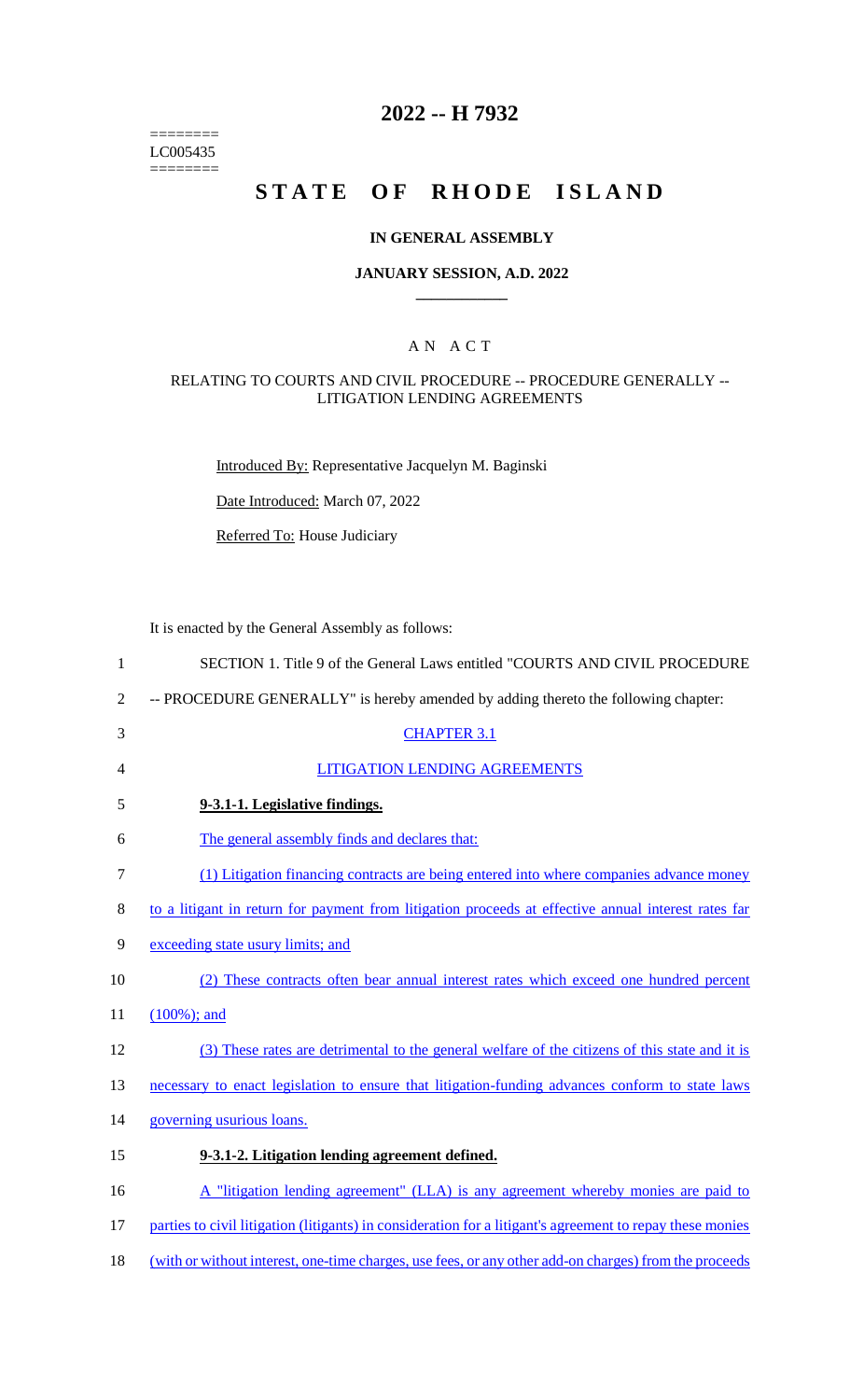- 1 of the litigation. Not included in the definition of an LLA are advancements of expenses of litigation
- 2 made by attorneys on behalf of their clients, as permitted by rule 1.8(e) of the Rhode Island rules
- 3 of professional conduct.
- 4 **9-3.1-3. Litigation advances considered loans pursuant to state usury law.**
- 5 All payments made by a litigant under an LLA greater than the amount received by the
- 6 litigant under the LLA shall be considered interest on loans subject to the provisions of chapter 26
- 7 of title 6 ("interest and usury") regardless of:
- 8 (1) Whether an LLA characterizes itself as a "loan," an "advance," an "investment," an
- 9 "assignment of proceeds," or any other characterization;
- 10 (2) Whether monies to be repaid under the LLA are called "interest," "use fees," or any
- 11 other term;
- 12 (3) Whether the amount received by the litigant under the LLA otherwise exceeds any
- 13 monetary limit for loans and interest rates falling within the provisions of chapter 26 of title 6; and
- 14 (4) Whether the obligation on the part of the litigant to repay monies is contingent upon a
- 15 particular outcome of the litigation.
- 16 SECTION 2. This act shall take effect upon passage.

======== LC005435 ========